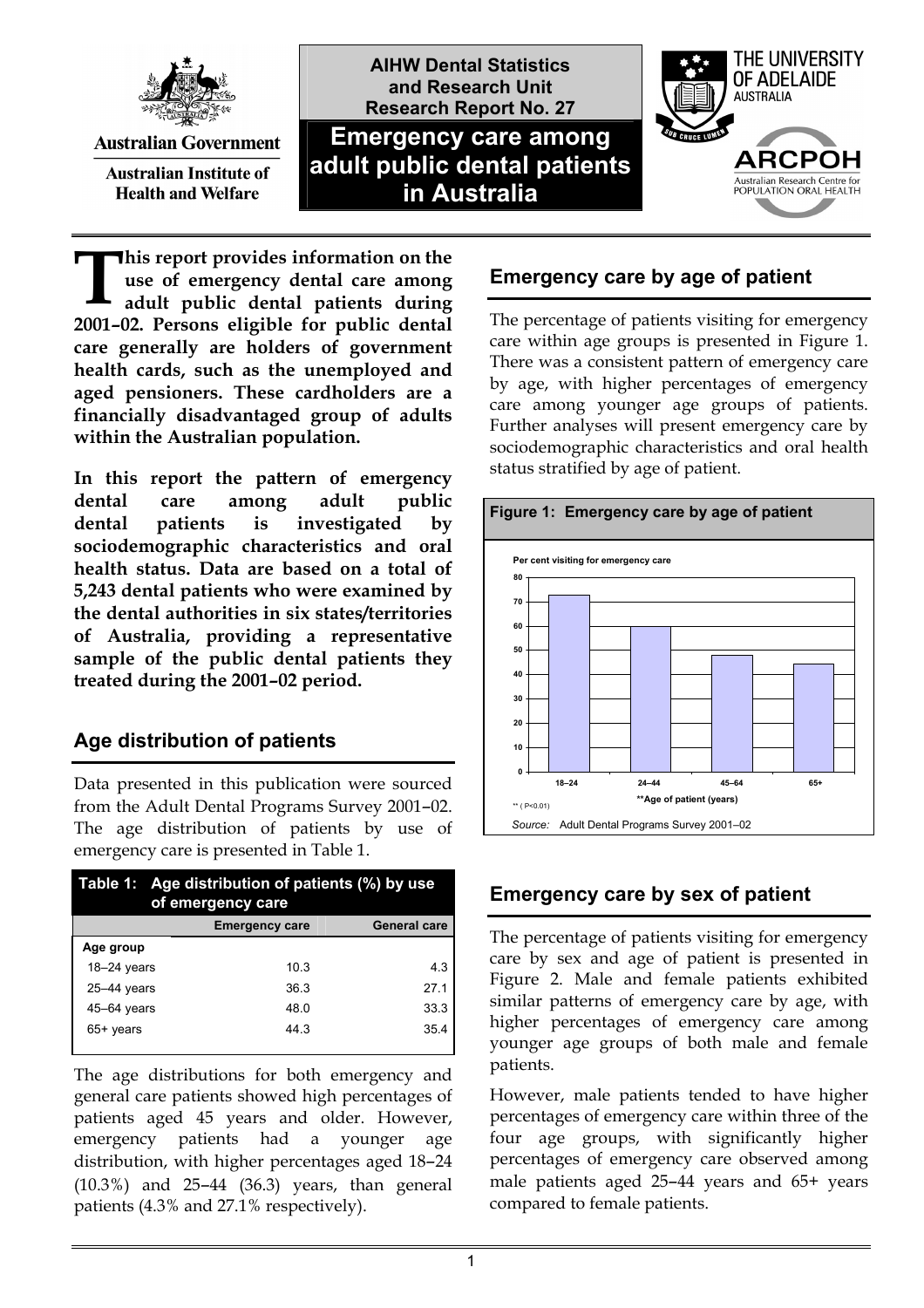

## **Emergency care by place of birth**

The percentage of patients visiting for emergency care by place of birth and age of patient is presented in Figure 3. While Australian-born patients exhibited a pattern of higher percentages of emergency care among younger patients, there was little variation in emergency care by age among overseas-born patients.



The contrasting age patterns of emergency care by place of birth resulted in Australian-born patients having significantly higher percentages of emergency care among younger patients aged 18–24 and 25–44 years. There was no difference in the percentage of emergency care by place of birth among 45–64-year-old patients. However, among patients aged 65 years or more, those who were born overseas had a higher percentage of emergency care than Australian-born patients.

### **Emergency care by language spoken**

Emergency care by language spoken and age of patient is presented in Figure 4. Those who spoke only English showed a pattern of higher percentages of emergency care among younger patients, while those who spoke languages other than English showed a pattern of higher percentages of emergency care among older patients. As a result, those who spoke only English had significantly higher percentages of emergency care in the age groups 18–24 and 25–44 years, while those who spoke languages other than English had higher percentages of emergency care among patients aged 65 years or more.



# **Emergency care by Indigenous status**

Emergency care by Indigenous status and age of patient is presented in Figure 5. Indigenous and non-Indigenous patients exhibited similar patterns of emergency care by age, with higher percentages of emergency care among younger age groups of patients.

However, Indigenous patients tended to have higher percentages of emergency care than non-Indigenous patients within age groups of patients, with the exception of those aged 65 years or more. A significantly higher percentage of emergency care was observed among Indigenous patients aged 25–44 years compared to non-Indigenous patients.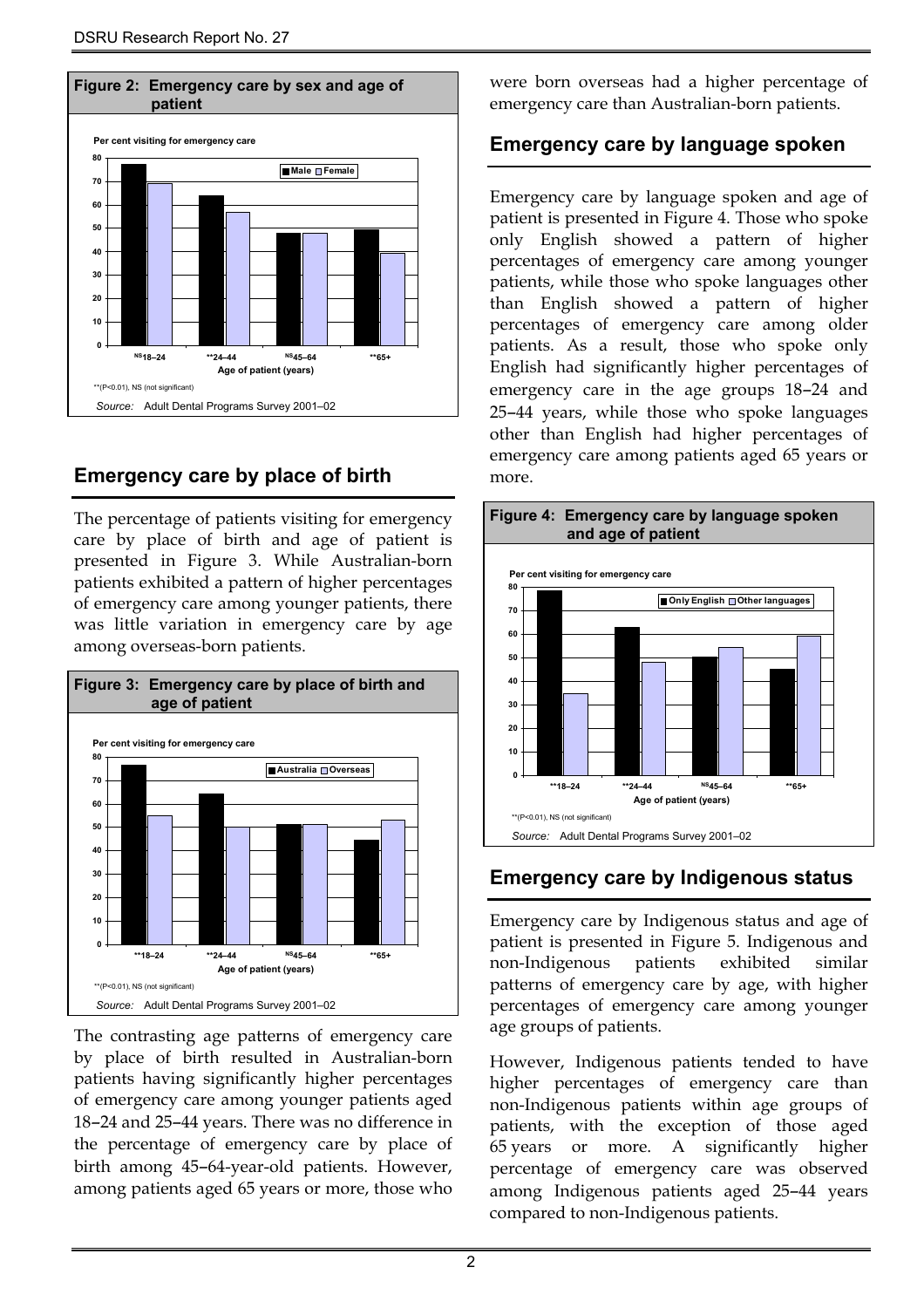

# **Emergency care by location**

Emergency care by geographic location and age of patient is presented in Figure 6. Patients at both major city and other locations exhibited similar patterns of emergency care by age, with higher percentages of emergency care among younger age groups of patients. No significant differences were found by geographic location.



# **Emergency care by decayed teeth**

Emergency care by decayed teeth and age of patient is presented in Figure 7. Patients with and without decayed teeth exhibited similar patterns of emergency care by age, with higher percentages of emergency care among younger age groups of patients.

Higher percentages of emergency care were observed for patients with decayed teeth in each age group compared to those with no decay.



# **Emergency care by periodontal status**

Emergency care by the presence of periodontal pockets of 6+ mm and age of patient is presented in Figure 8. Patients with and without 6+ mm pockets exhibited similar patterns of emergency care by age, with higher percentages of emergency care among younger age groups of patients.

However, patients with periodontal pockets of 6+ mm had higher percentages of emergency care compared to patients without periodontal pockets of 6+ mm in the age groups 25–44 years and 45–64 years.